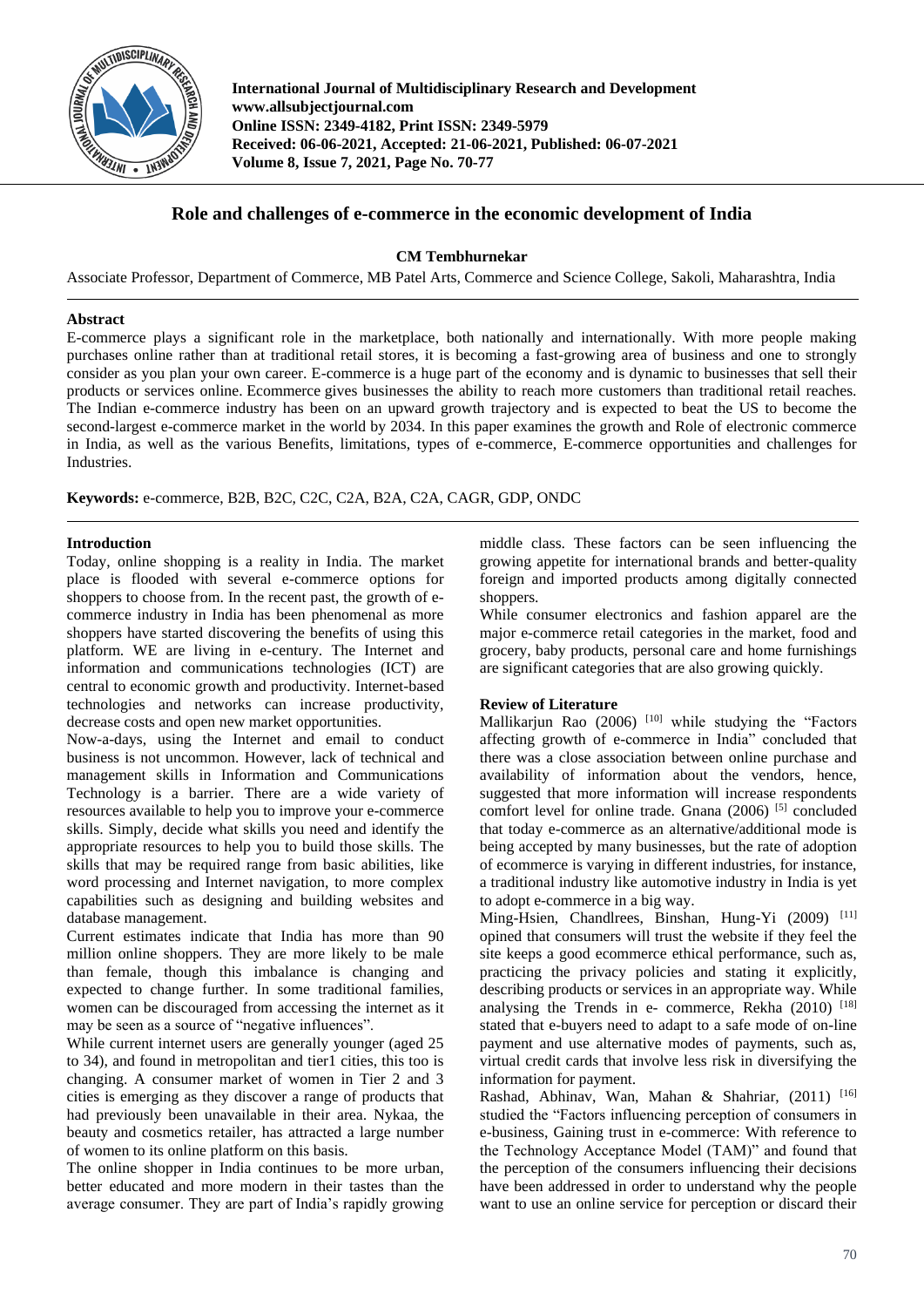purchase. Mustafa (2011) studied the determinants of ecommerce customer satisfaction, trust and loyalty in Saudi Arabia and found that in B2C E-commerce customer loyalty in Saudi Arabia is strongly influenced by customer satisfaction but weakly influenced by customer trust.

Khushbu  $(2012)$ <sup>[9]</sup> found that social media platforms do have an impact on business and marketing. In a study on "Perceptions towards Online Shopping": An Empirical Study of Indian Consumers", Zia  $(2012)^{[24]}$  opined that the perception of online shoppers is independent of their age and gender. In a study on "Perceptions towards Online Shopping": An Empirical Study of Indian Consumers, Muhammed  $(2013)$ <sup>[12]</sup> concluded that very poor positive perceptions about Bosnian companies' web presences and their online activities. Namita and Preeti (2013) [14] concluded that online consumer behaviour using factor analysis and the reasons for using online shopping like, trust, information about the product and services, convenience, effortless shopping. You-Qinghe (2014) [23] inferred that online marketers and retailers have to develop appropriate market strategies, make technological advancements and make the correct marketing decisions in order to retain current customers and attract new customers. While studying "Effectiveness of Digital Marketing in the Challenging Age: An Empirical Study", Afrina (2015) [1] concluded that companies should create innovative customer experiences and specific strategies for media to identify the best path for driving up digital marketing performance.

Sumanjeet  $(2010)$ <sup>[21]</sup> examined the state of e-commerce laws in India: A review of Information Technology Act and expressed that there are many prominent issues which are critical for the success of e-commerce that the present IT Act is weak on several fronts and in the absence of sound legal framework of e-commerce cannot create a success story in India. Indian Government must increase the safe and secure business environment on cyberspace and must protect the interests of Indian software industries, BPO sector and other stakeholders. In a study on "Antecedents of Online Shopping Behavior in India": An Examination,

Rakesh and Khare  $(2011)$ <sup>[8]</sup> examined that a survey of 325 students studying in Indian universities was conducted. The results indicate that Indian students' intention to buying online is influenced by utilitarian value, attitude toward online shopping, availability of information and hedonic values. Male students have a more positive attitude toward online shopping compared to female students. Gehrt, Rajan, Shainesh, Czerwinski & O'Brien, (2012)<sup>[4]</sup> studied the "Emergence of online shopping in India: Shopping orientation segments" and surveys were collected from 536 consumer panel members. Three segments were identified: Value singularity, quality at any price and reputation/recreation. The quality at any price and reputation/recreation segments was playing the major role in online purchase decision in India.

Rakesh & Khare,  $(2012)$ <sup>[15]</sup> analysed the "Impact of promotions and value consciousness in online shopping behaviour in India" and the study observed that online shopping continues to attract investment from retailers and offers or other promotional methods of e-retailers are not influenced by Indian consumers. Promotions may not be essentially viewed by consumers as an important attribute while purchasing products or services online.

#### **Objective of the research**

The main objective of this study is to identify big challenges in E- commerce in India. The present study specific objectives as:

- 1. To understand the concept and definition of Ecommerce.
- 2. To understand the Differences between E-Commerce and Traditional Commerce.
- 3. To study the Benefits and limitations of E- commerce.
- 4. To examine the Growth and Role of E- commerce in Indian economy.
- 5. To analyses various E-commerce Strategies, opportunities and challenges for Industries.

## **Research Methodology**

This study is completely based on secondary data. This study refers to the secondary data because the secondary data is descriptive in nature and it is the suitable ways to collect the data. This is a macro study; therefore the primary data was not possible to collect from all over India. It is also one of the biggest reasons to choose the secondary data. I have collected data from various sources like economy survey, National survey office (NSSO), Media Reports, Press Releases, DPIIT publication, Press Information Bureau as well as from various articles related to Ecommerce.

#### **What is e-commerce?**

E-Commerce or Electronics Commerce is a methodology of modern business which addresses the need of business organizations, vendors and customers to reduce cost and improve the quality of goods and services while increasing the speed of delivery. E-commerce refers to paperless exchange of business information using following ways.

- Electronic Data Exchange (EDI)
- **Electronic Mail (e-mail)**
- **Electronic Bulletin Boards**
- **Electronic Fund Transfer (EFT)**
- Other Network-based technologies

The concept of e-commerce is all about using the internet to do business better and faster.

E-commerce is the process of buying and selling over the Internet, or conducting any transaction involving the transfer of ownership or rights to use goods or services through a computer-mediated network without using any paper document.

Electronic commerce or e-commerce refers to a wide range of online business activities for products and services. It also pertains to "any form of business transaction in which the parties interact electronically rather than by physical exchanges or direct physical contact."

Business transacted through the use of computers, telephones, fax machines, barcode readers, credit cards, automated teller machines (ATM) or other electronic appliances without the exchange of paper-based documents. It includes procurement, order entry, transaction processing, payment authentication, inventory control, and customer support.

E-commerce is subdivided into three categories: business to business or B2B (Cisco), business to consumer or B2C (Amazon), and consumer to consumer or C2C (eBay) also called electronic commerce.

E-commerce the phrase is used to describe business that is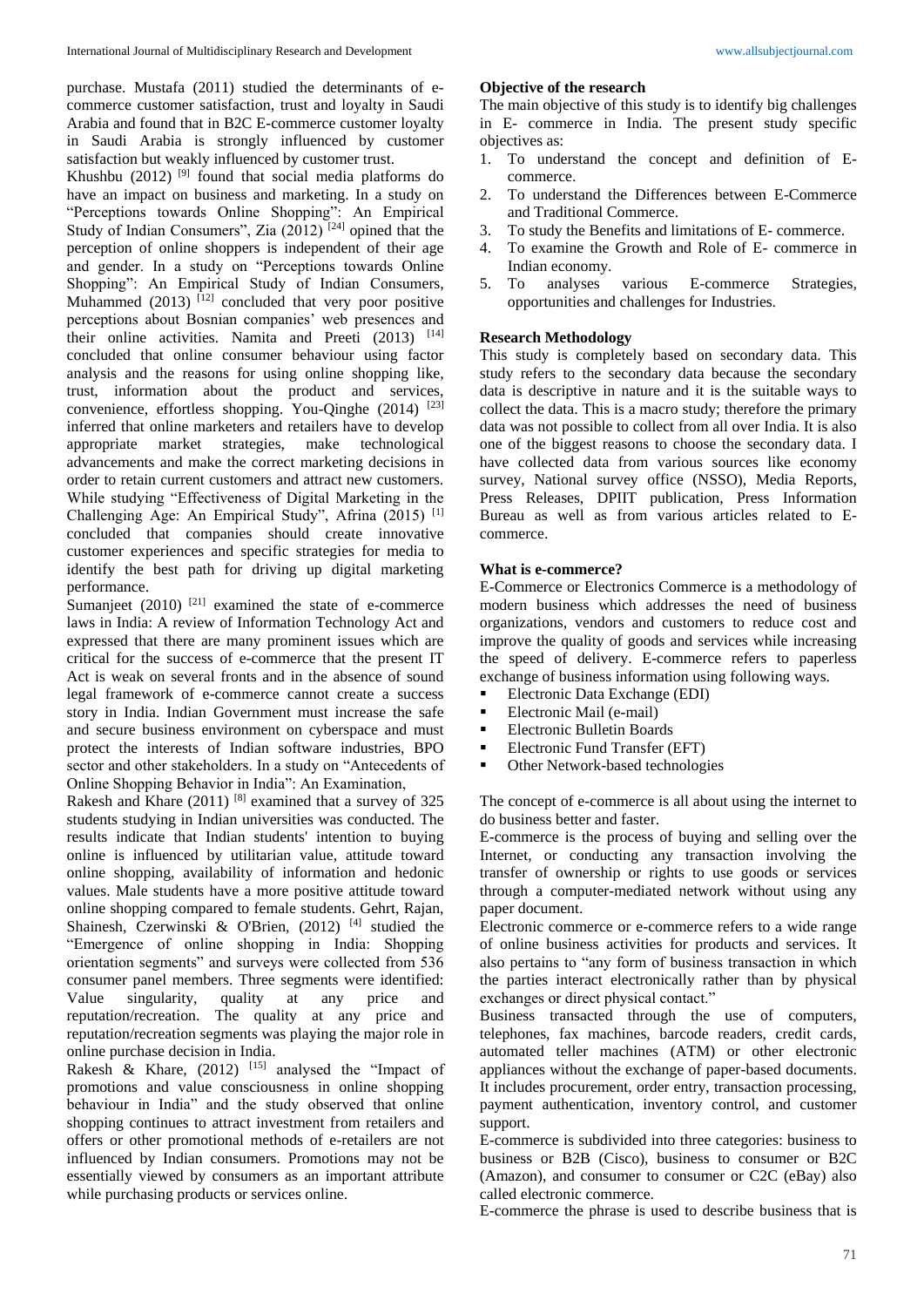conducted over the Internet using any of the applications that rely on the Internet, such as e-mail, instant messaging, shopping carts, Web services, UDDI, FTP, and EDI, among others. E-commerce, also known as electronic commerce, is the buying and selling of goods or services electronically by the internet. It can also refer to other online activities like online auctions, ticketing and banking. E-commerce is an essential part of many businesses that rely on the sale of physical products or services online.

## **E-Commerce Definitions**

The definition of e-commerce includes business activities that are business-to-business (B2B), business-to-consumer (B2C), extended enterprise computing (also known as "newly emerging value chains"), d-commerce, and mcommerce. Ecommerce is simply a part e-business, more specifically, the trading aspect of ebusiness. Although there are many definitions and explanations of e-commerce, the following definition provides a clear distinction. There are many definitions and understanding about E-Commerce. They are as follows:

1. **According to the editor-in-chief of International Journal of Electronic Commerce, Vladimir Zwass**, 'Electronic commerce is sharing business information, maintaining business relationships and conducting business transactions by means of telecommunications networks'.

- 2. Electronic Commerce is where business transactions take place via telecommunications networks, especially the Internet  $-$  E. Turban, J. Lee, D. King and H.M. Chung,
- 3. Electronic commerce is about doing business electronically – P. Timmers
- 4. Electronic commerce or e-commerce refers to a wide range of online business activities for products and services – Anita Rosen
- 5. It pertains to "any form of business transaction in which the parties interact electronically rather than by physical exchanges or direct physical contact." – MK, Euro Info Correspondence Centre (Belgrade, Serbia),
- 6. E-commerce is usually associated with buying and selling over the Internet, or conducting any transaction involving the transfer of ownership or rights to use goods or services through a computer-mediated network. – Thomas L. Mesenbourg
- 7. A more complete definition is: E-commerce is the use of electronic communications and digital information processing technology in business transactions to create, transform, and redefine relationships for value creation between or among organizations, and between organizations and individuals. – Emmanuel Lallana, Rudy Quimbo, Zorayda Ruth Andam, ePrimer

| <b>Point of Difference</b>     | E-commerce                                                                                                                                                                                                                                                                                                                                    | <b>Traditional Commerce</b>                                                                                                                                                                                                                                                   |
|--------------------------------|-----------------------------------------------------------------------------------------------------------------------------------------------------------------------------------------------------------------------------------------------------------------------------------------------------------------------------------------------|-------------------------------------------------------------------------------------------------------------------------------------------------------------------------------------------------------------------------------------------------------------------------------|
| <b>Cost Effective</b>          | E-commerce is cost effective. The cost incurred on middlemen<br>is eliminated as there is direct link between the business and the<br>customers. The total overhead cost required to run e-business is<br>comparatively less. Running an e-business require only a head<br>office. Overhead cost can be eliminated by hosting a website       | Cost has to be incurred for the role of middlemen<br>to sell the company's products. The total overhead<br>cost is more. Running a traditional business<br>require a head office with several branches to cater<br>to the needs of customers situated in different<br>places. |
| Time                           | A lot of valuable time for both the consumers and business is<br>saved. A product can be ordered and the transaction can be<br>completed in few minutes through internet.                                                                                                                                                                     | It takes a lot of time to complete a transaction.                                                                                                                                                                                                                             |
| Convenience                    | It provides convenience to both customers and business. It<br>provides better connectivity for its prospective and potential<br>customers as the website can be accessed virtually from<br>anywhere, anytime through internet. It is not necessary to move<br>away from their work place or home to locate and purchase a<br>desired product. | It is not so convenient method as that of E-<br>commerce. Customers have to move away from<br>their home or work place to locate and purchase a<br>desired product.                                                                                                           |
| Accessibility                  | It is easy to expand the size of the market from regional to<br>international level. By hosting a website, a business can<br>penetrate into global market. It is quite easy to attract customers<br>from global markets at a marginal cost.                                                                                                   | It may not be easy to expand the size of the market<br>from regional to national level. Business<br>organizations have to incur a lot of expenses to<br>enter international market.                                                                                           |
| Introduction of new<br>product | It is easy to introduce a product on the website and get the<br>immediate feedback of the customers. Based on the response,<br>the products can be redefined and modified for a successful<br>launch                                                                                                                                          | It takes a lot of time and money to introduce a new<br>product and analyse the response of the customers.<br>Initially, cost has to be incurred to carry out pilot<br>surveys to understand the taste of the customers.                                                       |
| Profit                         | It helps the organization to enjoy greater profits by increasing<br>sales, cutting cost and streamlining operating processes                                                                                                                                                                                                                  | The cost incurred on the middlemen, overhead,<br>inventory and limited sales pulls down the profit in<br>traditional commerce.                                                                                                                                                |
| Physical Inspection            | It does not allow physical inspection of goods.                                                                                                                                                                                                                                                                                               | It is possible to physically inspect goods before the<br>purchase.                                                                                                                                                                                                            |
| Product suitability            | It not suitable for perishable goods and high value items such as<br>jewellery and antiques. It is mostly suitable for purchasing<br>tickets, books, music and software                                                                                                                                                                       | It is suitable for perishables and 'touch and feel'<br>items.                                                                                                                                                                                                                 |
| Human resources                | It requires technically qualified staff with an aptitude to update<br>themselves in the ever changing world. It has difficulty in<br>recruiting and retaining talented people.                                                                                                                                                                | It does not have such problems associated with<br>human resources                                                                                                                                                                                                             |
| <b>Customer</b> interaction    | The interaction between the business and the customer is screen-<br>to-face.                                                                                                                                                                                                                                                                  | The interaction between the business and the<br>consumer is a face-to-face.                                                                                                                                                                                                   |
| Fraud                          | Lot of cyber frauds take place in ecommerce transaction. People<br>generally fear to give credit card information. Lack of physical                                                                                                                                                                                                           | Fraud in traditional commerce is comparatively<br>less as there is personal interaction between the                                                                                                                                                                           |

**Table 1:** Differences between E-Commerce and Traditional Commerce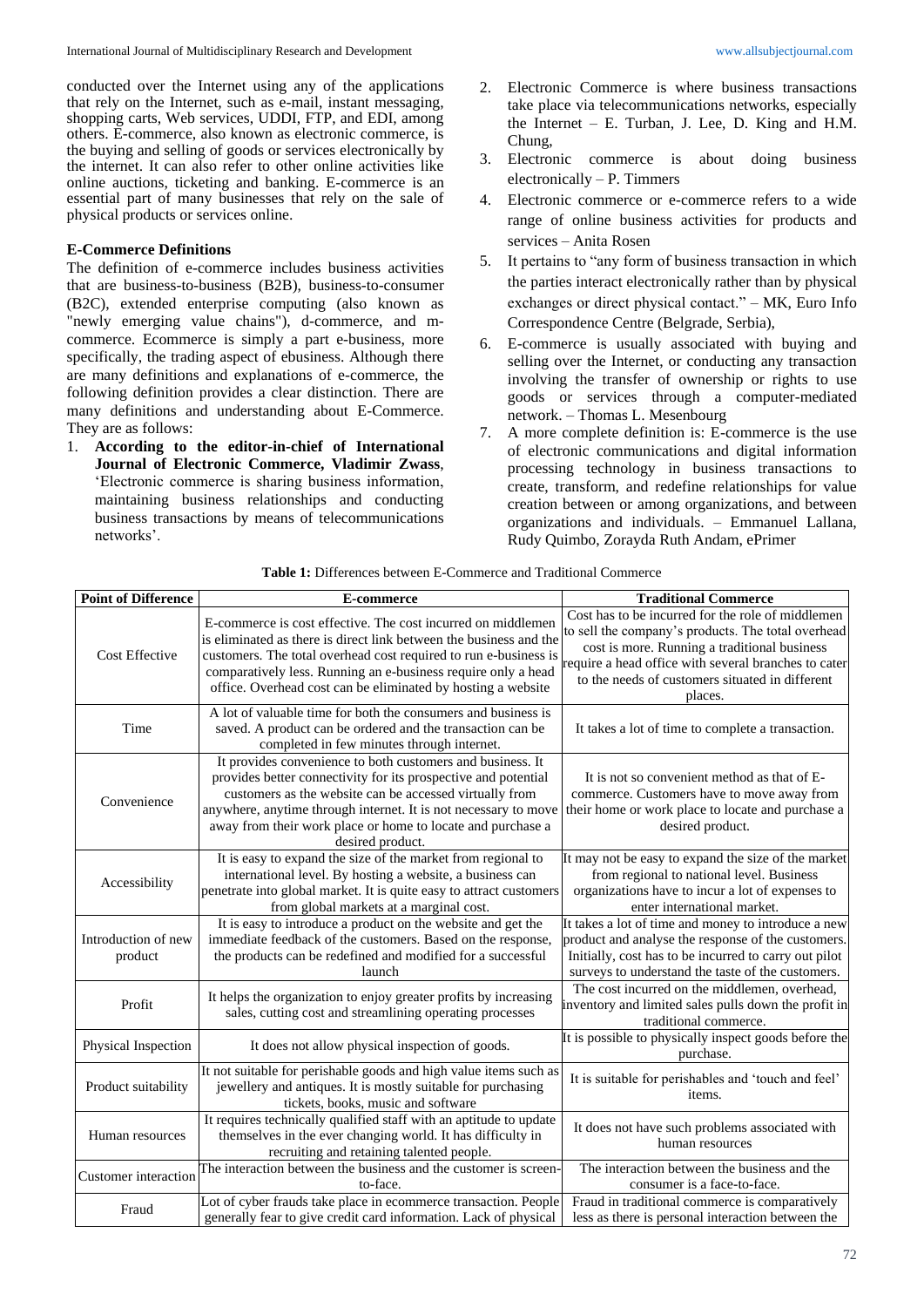|                            | presence in markets and unclear legal issues give loopholes for | buyer and the seller.                     |
|----------------------------|-----------------------------------------------------------------|-------------------------------------------|
|                            | frauds to take place in e-business transactions.                |                                           |
| Method of<br>Communication | Communication can be done in asynchronous way. Electronics      | Communication is done in synchronous way. |
|                            | system automatically handles when to pass communication to      | Manual intervention is required for each  |
|                            | required person or do the transactions.                         | communication or transaction.             |

### **Types of e-commerce**

There are six different kinds of e-commerce. These include:

- 1. **Business-to-consumer (B2C):** This is the most common kind of e-commerce. When shoppers get online and buy something from an online store, they are involved in business-to-consumer e-commerce.
- 2. **Business-to-business (B2B):** Many businesses sell raw goods or parts through e-commerce to other companies that will then use those materials to create their products.
- 3. **Consumer-to-consumer (C2C):** This kind of ecommerce refers to when consumers sell to other consumers. Sites like eBay and Craigslist are examples of this kind of e-commerce.
- 4. **Consumer-to-business (C2B):** This type of ecommerce is when consumers sell their products or services to businesses.
- 5. **Business-to-administration (B2A):** This category of ecommerce refers to transactions between businesses and public administration, which includes areas such as social security, employment and legal.
- 6. **Consumer-to-administration (C2A):** This includes transactions between consumers and public administration, where consumers pay for services like taxes and legal document preparation.

#### **Benefits of e-commerce**

There are many advantages of e-commerce. Some of these advantages are:

- 1. **Increasing reach:** E-commerce allows small businesses to reach a broad range of consumers. It allows all sellers to be a part of a global marketplace.
- 2. **More jobs:** As these small e-commerce businesses grow, they employ more people.
- 3. **Lower operational costs:** E-commerce also helps small businesses to grow because it can have fewer operational costs. Without having to pay rent on a shop, many small business owners can afford to run their ecommerce shops.
- 4. **Easier and more convenient shopping:** One of the major advantages of e-commerce is that it allows customers to quickly find and get what they're looking to buy. It also offers consumers the convenience of not needing to leave their homes to get what they need, which saves time.
- 5. **Allows comparison shopping.** Consumers also gain power through the experience of online shopping. They can research and compare products and companies easily. Websites can offer things like detailed product descriptions and consumer reviews that can help consumers make decisions wisely.
- 6. **24 X 7 access:** Enables customers to shop or conduct other transactions 24 hours a day, all year round from almost any location. Businesses can be contacted by or contact customers or suppliers at any time.
- 7. **Range of products:** Customers not only have a whole range of products that they can choose from and

customize, but also an international selection of suppliers. Electronic commerce provides buyers with a wider range of choices than traditional commerce.

- 8. **No physical boundary:** Customers can 'shop' around the world and conduct comparisons either directly by visiting different sites, or by visiting a single site where prices are aggregated from a number of providers and compared. Electronic commerce can also make products and services available in remote areas.
- 9. **On – line tracking facility:** This can range from the immediate delivery of digitized or electronic goods such as software or audio-visual files by downloading via the Internet, to the on-line tracking of the progress of packages being delivered by mail or courier.
- 10. **Substantial discounts:** An environment of competition where substantial discounts can be found or value added, as different retailers view for customers. It also allows many individual customers to aggregate their orders together into a single order presented to wholesalers or manufacturers and obtain a more competitive price.
- 11. **Low handling cost:** A business can reduce the costs of handling sales inquiries, providing price quotes, and determining product availability by using electronic commerce in its sales support and order-taking processes.
- 12. **Easy audit:** Electronic payments can be easier to audit and monitor than payments made by cheque, providing protection against fraud and theft losses.

#### **Limitations and disadvantages of E-Commerce**

E-commerce has become one of the most popular mediums of transactions in recent years. While it does offer quite a lot of benefits to both buyers and sellers, it is not totally free from disadvantages. Most of the disadvantages of ecommerce stem from the newness and rapidly developing pace of the underlying technologies. Some of the key disadvantages of are given below:

- 1. **Security:** One of the main limitations of E-commerce is security. In most cases, people are hesitant to provide their personal and financial details in spite of advanced data encryption security systems in place. Moreover, there are some websites that do not have the capability and features installed to authenticate transactions. As such, there are instances of fraudulent activities. The fear of providing financial information like credit card details hinders the growth of E-commerce.
- 2. **Lack of Privacy:** To some extent, the privacy of a customer is compromised in E-commerce. You need to provide your personal details, such as an address, telephone number, and so on to the seller. There are still lots of sites that do not have the advanced technology to protect sensitive information. Moreover, there are also sites that illegally collect consumer statistics without permission. This is one reason why people get skeptical while using E-commerce.
- 3. **Tax Issue:** In the case of different geographical locations, sales tax becomes an issue. Many a time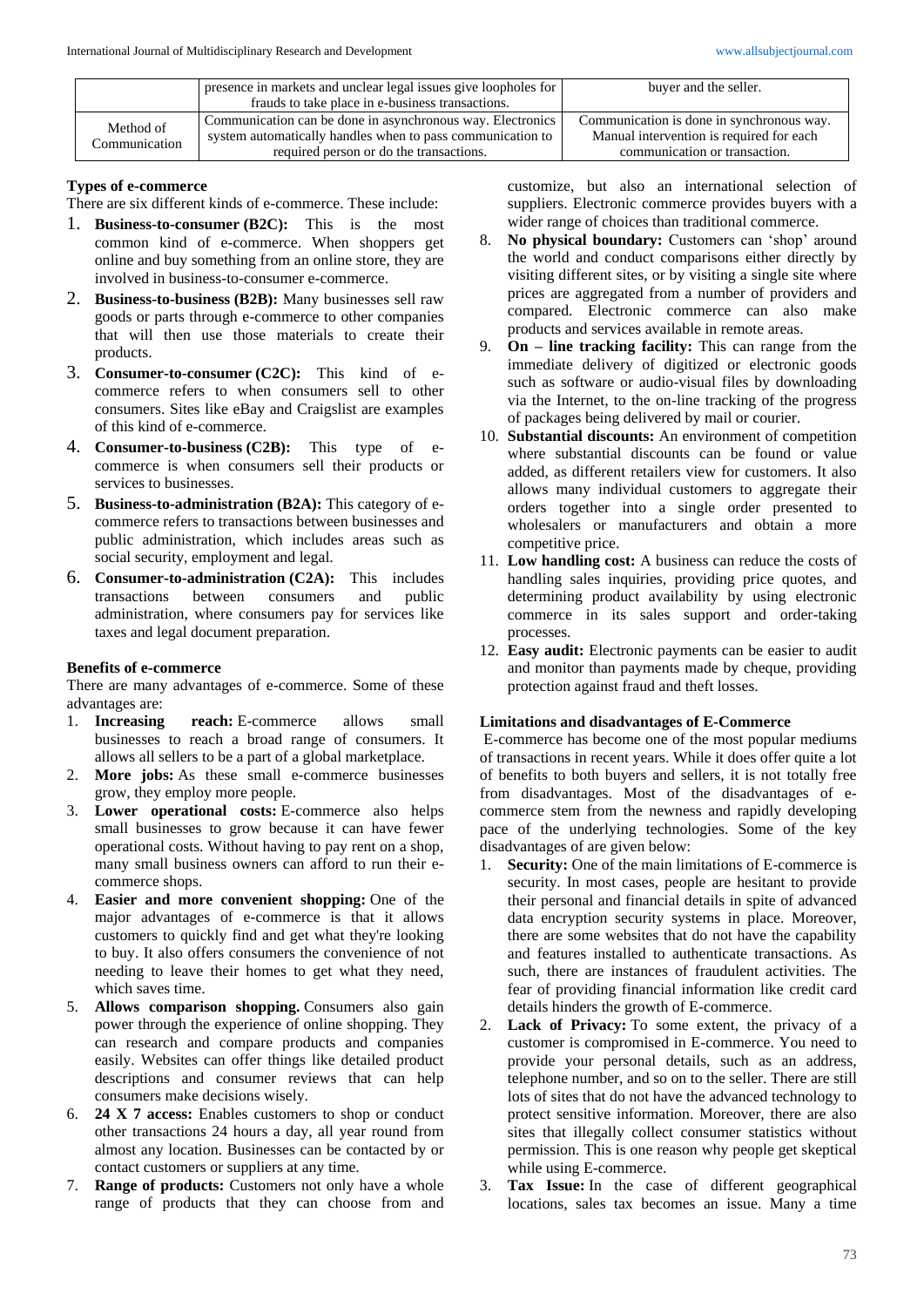sellers have faced problems in the computation of sales tax. Moreover, physical stores have a risk of losing business if online transactions are exempted from taxation.

- 4. **Fear:** In spite of the popularity, there still resides an element of doubt in the mind of people when it comes to online shopping. This is because the customer cannot physically examine the product and is not sure about the features and attributes. This is why a lot of people prefer shopping from physical stores.
- 5. **Product Suitability:** As already mentioned, it is not possible for people to physically examine the product in E-commerce. In many cases, the original product may not match the picture or specifications in the Ecommerce site. This absence of 'touch and feel' creates a discouraging effect.
- 6. **Cultural Obstacles:** As the process of E-commerce encompasses customers across the globe, the habits, traditions, and culture differ. There may also be linguistic problems and all these may lead to issues between the seller and buyer.
- 7. **High Labour Cost:** In order to get the whole Ecommerce and delivery process right, a specialized workforce is required. To get all these in the right shape, companies have to shed a good amount of money and employ a talented pool of people.
- 8. **Legal Issues:** A lot of legal compliances and cyber laws need to be taken care of in an E-commerce business. These regulations may vary from country to country. All these reasons deter businesses from going electronic.
- 9. **Technical Limitations:** E-commerce requires advanced technology platforms for better performance. Some limitations, such as lack of proper domain, network and software issues, and so on can affect the seamless performance of an E-commerce site.
- 10. **Huge Technological Cost:** Last but not the least; a lot of money needs to be invested to be built up the technical infrastructure needed to run an E-commerce business. Moreover, they need to be upgraded based to keep abreast with the changing technology.
- 11. **Delivery Guarantee:** Many people fear that their product might not be shipped or the website might be a fraud. Businesses need to work to build customer trust with reviews, testimonials, etc. to add more value to their website.
- 12. **Limited face-to-face interaction with customers:** One of the most disadvantages of e-commerce is that business owners have more limited relationships with their clients. Since their clients are typically on the other end of a computer, it can be more difficult to build meaningful relationships, something that is important to many business owners and customers.
- 13. **Limited bandwidth:** Bandwidth and reliability can vary from country to country, so it can be challenging if you are targeting or wanting to work in a particular region.

#### **Growth of E- commerce in India**

According to Niti Aayog CEO Amitabh Kant, E-commerce has revolutionized the retail sector in India and will play a major role in the country's growth story going forward. India is currently growing at over 7% and if the country has to grow at 9%, then e-commerce market will have to play a

major role. The retail trade of India is bound to expand in coming years and its imperative upon traders to adopt technology and digitization. According to a report by Deloitte India and Retail Association of India, India's ecommerce market will touch \$84 billion in 2021 from \$24 billion in 2017 on account of a healthy growth in the organized retail sector.

Ecommerce made up about 0.76 percent of India's GDP in 2017. This was estimated to reach 0.9 percent in 2018. By being the second largest online market in the world after China, the country's rapid growth in the digital sphere, specifically following demonetization in November 2016 and the rise of the mobile payments market facilitates the opportunity for growth in the years to follow. E-commerce has transformed the way business is done in India. The Indian E-commerce market is expected to grow to US\$ 200 billion by 2026 from US\$ 38.5 billion as of 2017. Much of the growth for the industry has been triggered by an increase in internet and smartphone penetration. As of September 2020, the number of internet connections in India significantly increased to 776.45 million, driven by the 'Digital India' programme. Out of the total internet connections, 61% connections were in urban areas, of which 97% connections were wireless.



The Indian E-commerce industry has been on an upward growth trajectory and is expected to surpass the US to become the second largest E-commerce market in the world by 2034. India e-commerce sector will reach US\$99 billion by 2024 from US\$ 30 billion in 2019, expanding at a 27% CAGR, with grocery and fashion/apparel likely to be the key drivers of incremental growth. According to Forrester Research, Indian e-commerce sales rose by 7-8% in 2020. The Indian online grocery market is estimated to reach US\$ 18.2 billion in 2024 from US \$1.9 billion in 2019, expanding at a CAGR of 57%.

As most Indians have started shopping online rather than stepping outside their houses, the Indian e-commerce sector witnessed an increase. India's e-commerce festive sale season from October 15 to November 15 in 2020 recorded Rs. 58,000 crore (US\$ 8.3 billion) worth of gross sales for brands and sellers, up 65% from Rs. 35,000 crore (US\$ 5 billion) last year.

According to Bain & Company report, India's social commerce gross merchandise value (GMV) stood at US\$ 2 billion in 2020. By 2025, it is expected to reach US\$ 20 billion, with a potentially monumental jump to US\$ 70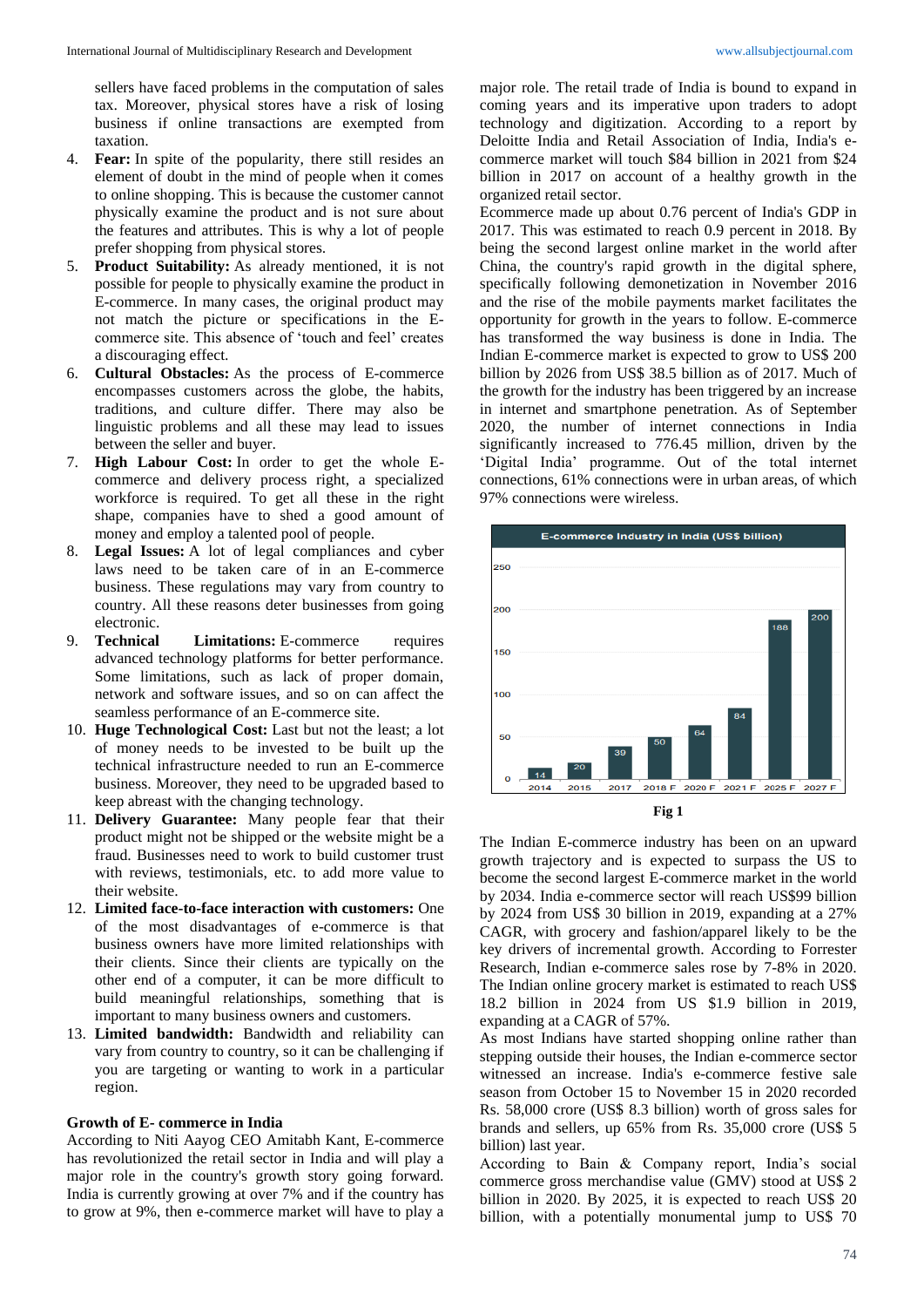billion by 2030, owing to high mobile usage. Huge investments from global players such as Facebook which is investing in Reliance Jio are being recorded in the ecommerce market. Google also reported its first investment worth US\$ 4.5 billion in Jio Platforms. This deal was followed by the purchase of Future Group by Reliance Retail, expanding the presence of the Ambani Group in the e-commerce space.

Much of the growth in the industry has been triggered by increasing internet and smartphone penetration. As of September 2020, the number of internet connections in India significantly increased to 776.45 million, driven by the 'Digital India' programme. Out of the total internet connections, 61% connections were in urban areas, of which 97% connections were wireless.

The Government of India's policies and regulatory frameworks such as 100% Foreign Direct Investment (FDI) in B2B E-commerce and 100% FDI under automatic route under the marketplace model of B2C E-commerce are expected to further propel growth in the sector. As per the new FDI policy, online entities through foreign investment cannot offer the products which are sold by retailers in which they hold equity stake.

As of February 15, 2020, the Government eMarketplace (GeM), listed 1,071,747 sellers and service providers across over 13,899 product and 176 service categories. For the financial year 2020-21, government procurement from micro and small enterprises was worth Rs. 23,424 crore (US\$ 3.2 billion).

Through its Digital India campaign, the Government of India is aiming to create a trillion-dollar online economy by 2025. It has formed a new steering committee that will look after the development of a government-based e-commerce platform. The new committee, set up by the Commerce Ministry, will provide oversight on the policy for the Open Network for Digital Commerce (ONDC), which is an ecommerce platform that the government is backing for the development. The ONDC will serve as the infrastructure for setting up the final storefront, which will be similar to Flipkart and Amazon.

## **Factors contributing to the growth of India's ecommerce**

There are a number of key factors contributing to the growth of India's e-commerce industry. Internet usage continues to rise. India has the world's lowest overall mobile data costs and 97 per cent of online traffic is from mobile devices. The current average cost of a gigabyte of mobile data in India is around US\$0.26, which may also help to explain why Indians consume more mobile data than any other nationality. This cost is little more than a tenth of the cost in Australia, which is already well below the worldwide average. The entry of telecommunications company Reliance Jio to the market in 2016 is said to have added 100 million new users in its first six months alone. Smartphone penetration is also high, at around 300 million users and growing.

The desire for convenience is also helping create growth in the sector. Indian consumers, particularly high-frequency premium shoppers, are attracted to the ease of shopping from home. Roads can often be congested and retail environments are not always of the highest quality. Furthermore, the range of products available online, both local and imported, is extensive and shows availability.

Low-cost delivery options also help boost the attractiveness of shopping online.

Online retailers are also developing marketing campaigns to attract more price-sensitive shoppers. Shopping festivals such as the Big Billion Days sale from Flipkart and the Great Indian Festival at Amazon are high-profile events that attract a lot of publicity as well as new online consumers.

# **Strategies for the E-commerce Boom in India**

E-commerce in India has practiced rapid growth driven by the millennial' purchasing power, impact of the internet leading to development of diverse mobile applications and websites, and the much-needed infrastructure. Mobile penetration accounts for a vast market in India, making it more convenient for consumers to shop for a wide variety of retail products. Other factors enabling growth of the industry include:

- 1. **Ease of access:** Growing internet usage at affordable rates and rise of smartphones lead to easier access. This connectivity enables other services like booking train/hotel/cab/movie tickets; mobile and electric bill payments, etc.
- 2. **Connecting the financial system:** People now use ebanking and other schemes. Soon, digitization of the financial system will become the norm.
- 3. **Global reach of homegrown companies:** Indian startups in e-commerce industry are utilizing global channels, thereby increasing their customer base and broadening the scope of growth.
- 4. **Attracting repeaters:** A strong focus on customer service is the prime reason that attracts and retains buyers. Cash on delivery (COD), reasonable pricing, deals & discounts, faster delivery turnarounds with zero prices, and reverse logistics are some of the drivers transforming the industry into a booming sector**.**
- 5. **Leveraging technology for innovation:** Information sharing between all stakeholders in the supply chain is very crucial. The integration between various supply chain aspects will help the e-commerce company have an edge over the competition. Some of the initiatives may include the use of bar-coding in logistics systems: EDI for communicating between partners; visibility into the operations; tracking and tracing of the goods at any given point.
- 6. **Analytics:** Capturing real-time data and understanding purchasing dynamics form the crux of this industry. The buying preferences, tastes, and demographics of a customer can be addressed by gathering customer data. The volume and complexity of data require analytics to derive customer insights, optimize channels, and calculate ROI.

# **E-commerce Challenges in India**

E-commerce shows huge potential; but certain challenges need to be addressed. Some of the pressures that constrain growth include:

- **1. Logistics:** Logistics, a key element in providing customer service, is one of the major challenges confronting the e-commerce players. Local logistics firms in India are generally not up to meeting the requirements of e-tailers; hence e-commerce firms have to make huge investments to build their own logistics.
- **2. Infrastructure:** E-commerce players also need to address the infrastructure needed to overcome payment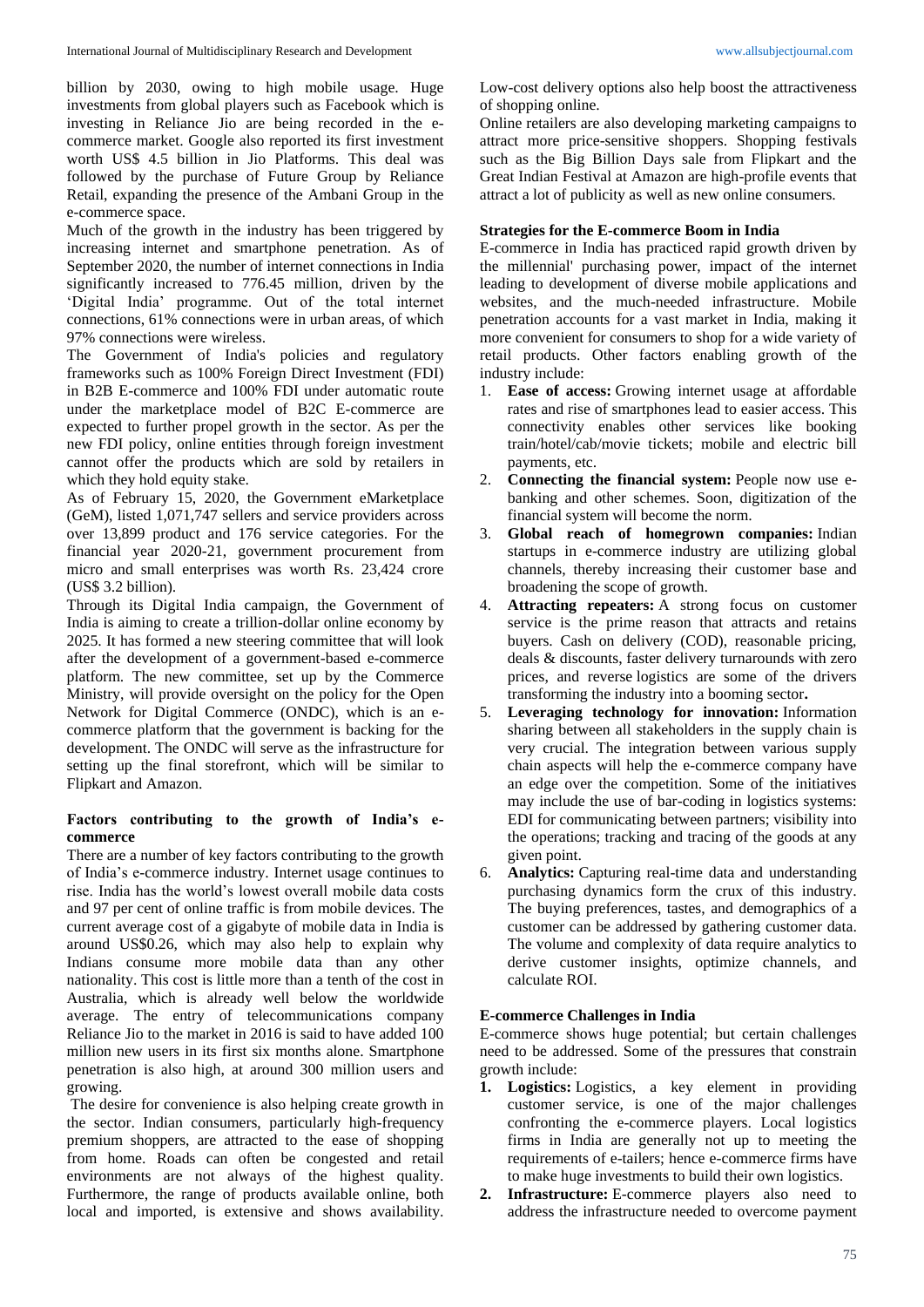problems, build offline presence, implement more pushmarketing, manage price-sensitive customers, and compete on a global turf. The payment gateway infrastructure is still at the nascent stage. The merchants have yet to make amendments on the mobile front. As an example, one of the leading e-commerce players in India could not handle the requests of its customers on Big Billion Days' sale program due to unorganized delivery framework.

- **3. Competitive Analysis:** E-commerce companies have to focus on issues pertaining to rapid additions of customer segments and product portfolios. Information should be collected related to market intelligence on growth, size and share, and managing multiple customer engagement platforms in order to expand into new geographies, brands & products; while simultaneously controlling a very competitive pricing environment.
- **4. Digitization of Available Networks:** At present, social media plays a significant role in the life of an internet surfer/customer. Thus companies have to provide a rich experience by managing erratic demands and inconsistent brand experience across platforms, in addition to handling time-to-market efforts for new launches, applications, and websites.
- **5. Mode of Transactions:** Concerns about security, privacy, and tracking fraudulent purchases are some external forces that impact a business. Other factors like cross-border tax, back-end service tax, and regulatory issues can have serious implications for e-commerce companies.

### **Conclusion**

Doubling the online sales in the last five years, the ecommerce sector in India has started to take shape and is expected to continue the phenomenal growth. Many factors are consistently supporting the growth of E-commerce in the world, and especially in India. The speed of the growth in Ecommerce in India is remarkable. Factors such as increased smartphone usage, convenient and economic internet access, and busy schedules of working professionals etc., have lead to the growth of E-commerce.

E-commerce in India has practiced rapid growth driven by the millennial' purchasing power, impact of the internet leading to development of diverse mobile applications and websites, and the much-needed infrastructure. Mobile penetration accounts for a vast market in India, making it more convenient for consumers to shop for a wide variety of retail products.

In today's world, e-commerce has acquired importance. India has been experiencing significant growth in ecommerce, with many small companies growing and a few giants motivated to take over the huge Indian e-commerce market. Flipkart, Amazon, Snapdeal, Uber, Ola, etc. are a few examples.

#### **References**

- 1. Afrina Y, Sadia T, Kaniz, F. Effectiveness of digital marketing in the challenging age: An empirical study. International Journal of Management Science and Business Administration,2015:1(5):69-80.
- 2. Arora N, Rahul M. The role of perceived risk in influencing online shopping attitude among women in India. International Journal of Public Sector

Performance Management,2018:4(1):98-113.

- 3. Chatterjee S. E-commerce in India: A review on culture and challenges. International Conference on Soft Computing Techniques and Implementations (ICSCTI), art.no.7489547, 2016.
- 4. Gehrt KC, Rajan MN, Shainesh G, Czerwinski D, O'Brien, M. Emergence of online shopping in India: Shopping orientation segments. International Journal of Retail & Distribution Management,2012:40(10):742- 758.
- 5. Gnana CK. E-commerce in Indian corporate sector-A case study of automotive sector. Thesis submitted to department of management, Osmania University Hyderabad, 2006.
- 6. Kalia P, Arora R, Law P. Information technology act in India: E-commerce value chain analysis. NTUT Journal of Intellectual Property Law and Management,2016:5(2):55-97.
- 7. Kalia P, Kaur N, Singh T. E-commerce in India: Evolution and revolution of online retail. Mobile Commerce: Concepts, Methodologies, Tools and Applications,2017:2:736-758.
- 8. Khare A, Rakesh S. Antecedents of online shopping behaviour in India: An examination. Journal of Internet Commerce,2011:10(4):227-244.
- 9. Khushbu P. Social media marketing in India-creating new groundwork in marketing innovation. International Journal of Multidisciplinary Management Studies,2012:2(5):91-99.
- 10. Mallikarjunrao C. Factors affecting growth of ecommerce in India. Thesis submitted to department of management, Osmania University, Hyderabad, 2006.
- 11. Ming-Hsien Y, Chandlrees N, Binshan L, Hung-Yi, C. The effects of perceived ethical performance of shopping websites on consumer trust. Journal of Computer Information Systems,2009:50(1):15-24.
- 12. Muhammed KÖ. Consumers' perceptions about e-<br>commerce activities of Bosnian companies. commerce activities of Bosnian companies. International Journal of Academic Research in Business and Social Sciences,2013:3(6):134-145.
- 13. Mustafa IE. Determinants of e-commerce customer satisfaction, trust and loyalty in Saudi Arabia. Journal of Electronic Commerce Research,2011:2(1):78-93.
- 14. Namita B, Preeti K. Online consumer behaviour: An exploratory study. Global Journal of Commerce and Management Perspective,2013:2(4):98-107.
- 15. Rakesh S, Khare A. Impact of promotions and value consciousness in online shopping behaviour in India. Journal of Database Marketing and Customer Strategy Management,2012:19(4):311-320.
- 16. Rashad Y, Abhinav GJ, Wan FY, Mahan P, Shahriar M. Factors influencing perception of consumers in ebusiness: Gaining trust in e-commerce. International Conference on Advancements in Information Technology, International Proceedings of Computer Science and Information Technology, 2011.
- 17. Rath RC, Samal S. An overview of e-commerce practices of marketing on supply chain management in India: Emerging business opportunities and challenges. International Journal of Supply Chain Management,2013:2(2):107-115.
- 18. Rekha P. Trends in e-commerce-An empirical study. Thesis submitted to department commerce, Osmania University Hyderabad, 2010.